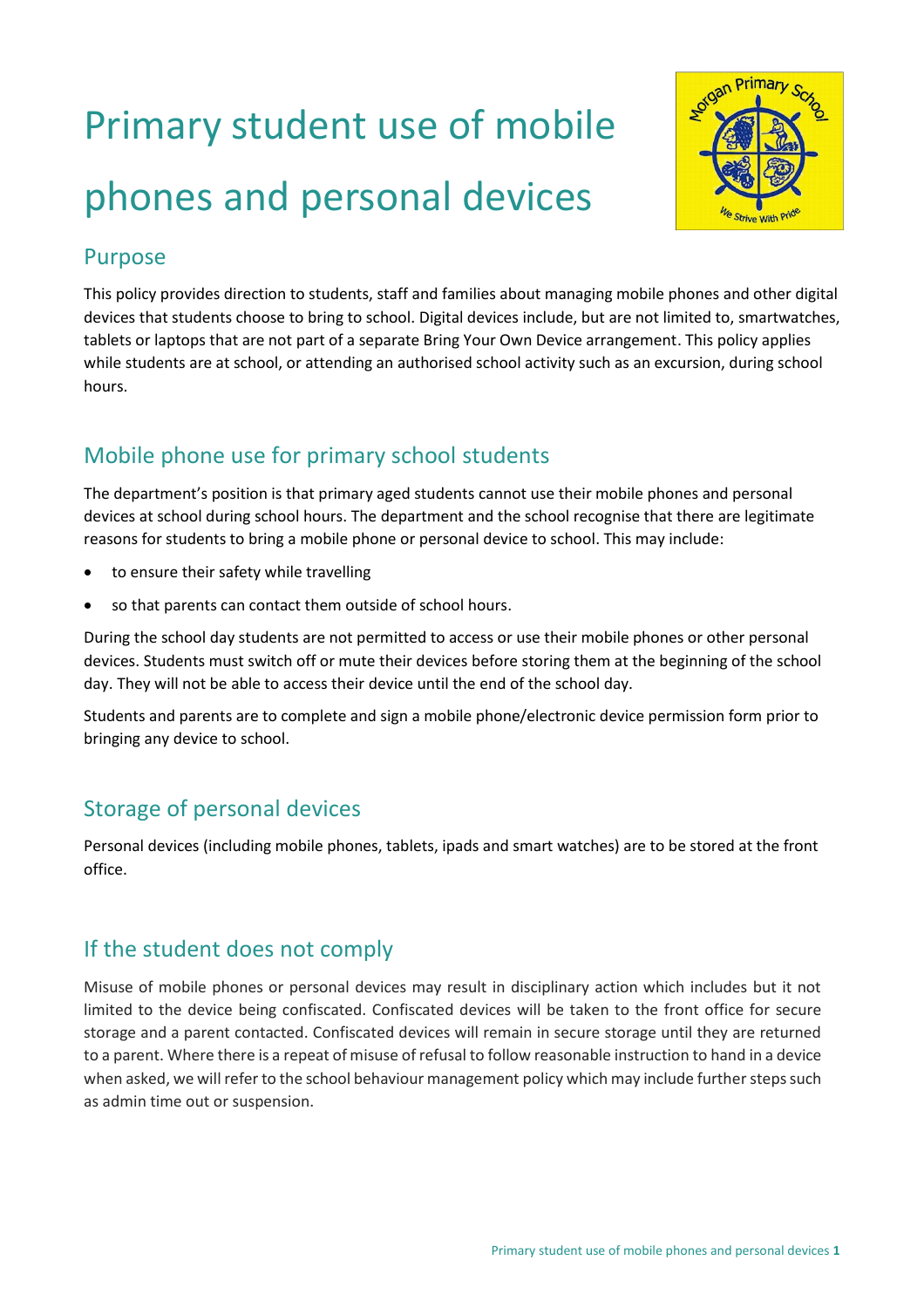# Roles and responsibilities

#### **Principal**

Make sure:

- this policy is clearly communicated and accessible to all students, staff, and families
- there is a process for regular review of the policy
- secure storage is provided for student personal devices that are handed in to school.
- processes are in place for monitoring internet and school network use by all members of the school community.

Enforce the policy and responses to instances of non-compliance.

Report and respond to incidents of inappropriate use of personal devices in line with department policy and procedures and any legislative requirements.

Consider requests for exemptions from the policy from parents on a case-by-case basis. Make sure that approved exemptions are documented and that relevant staff are informed about students' exemptions.

Model appropriate use of mobile phones and support families to understand the importance of promoting safe, responsible and respectful use of mobile phones to their children.

#### **School staff**

Deliver learning opportunities and maintain a safe and productive learning environment. Take steps to minimise distractions from the non-educational use of personal devices in the learning environment at times when a device is being used by a student in line with an approved exemption or in circumstances where students' devices are stored in the classroom.

Respond to instances of non-compliance in line with the school's policy.

Report and respond to incidents of inappropriate use of personal devices in line with department policy and procedures and any legislative requirements.

Make sure that any student personal devices handed in for their care are stored in a secure location and are returned to the student (or their parent).

Model appropriate use of mobile phones and support families to understand the importance of promoting safe, responsible and respectful use of mobile phones to their children.